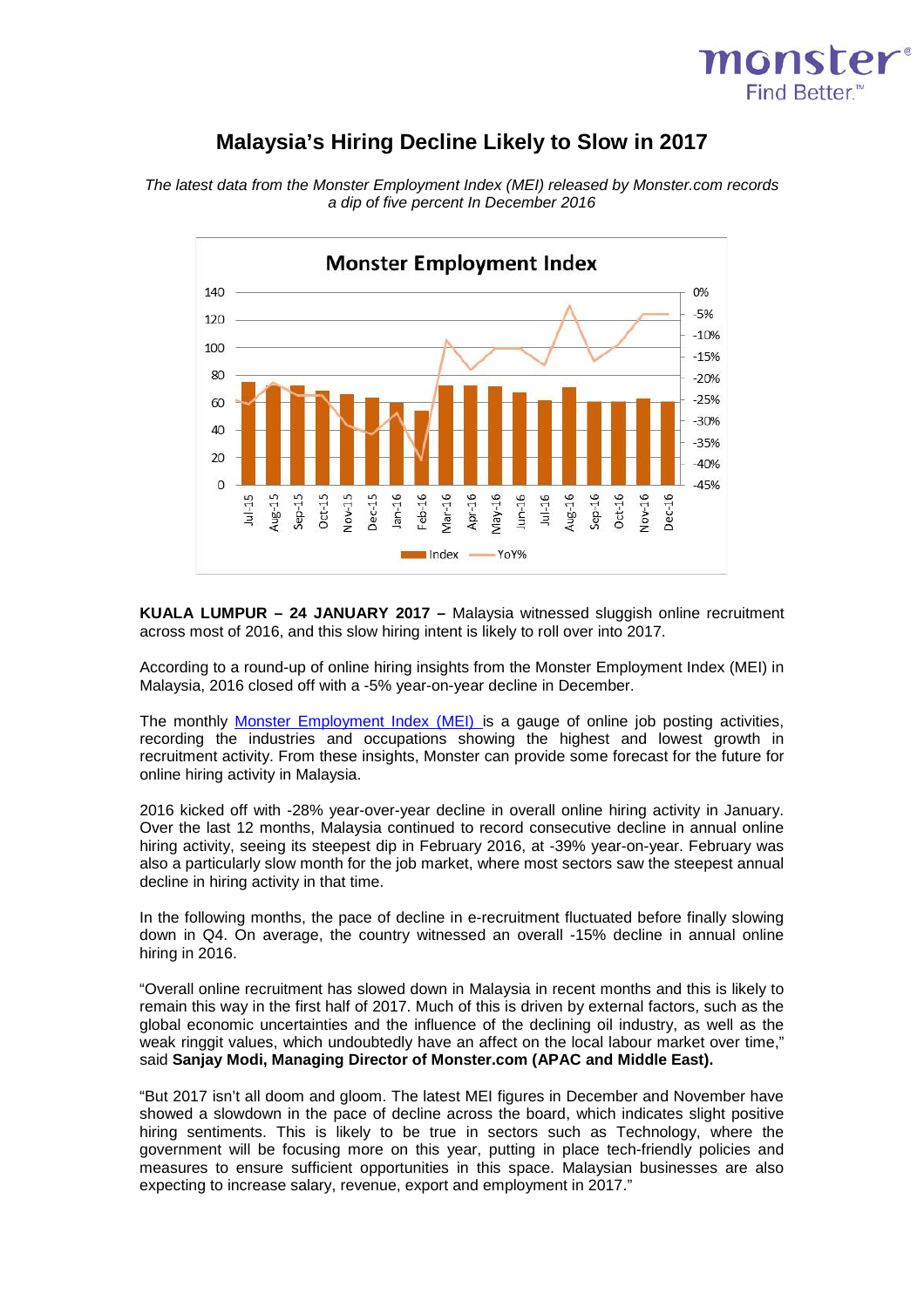

#### **No indications of improvement for the Banking and Financial sector in Q1 2017**

2016 has been a slow year for the BFSI sector in terms of growth in employment, where the sector faced 12 consecutive annual declines. As of December 2016, the sector witnessed a -12% year-on-year decline. The sharpest decline was recorded in February, at -38% year-onyear. As per Malaysia's MEI, the average annual decline for the sector in 2016 was -19%.

## **Malaysia's IT sector likely to see positive growth in Q1**

2016 has been a challenging year for the tech sector, where the market faced decline for nine out of 12 months. The year begun with -25% year-on-year decline in January, recorded its steepest decline in February at -49% year-on-year, before capping off with 15% year-on-year growth in December. Overall the sector still saw a -12% year-on-year decline in 2016, but the pace of decline has slowed down significantly in Q4.

#### **Uncertainty ahead in Malaysia's Marketing sector**

In line with the rest of Malaysia's key sectors, 2016 has also been a slow-paced one when it comes to online hiring in the Marketing sector. The year commenced with -20% year-on-year decline in online hiring activity, recording its steepest decline in February at -22% year-onyear, and ending with -6% year-on-year decline. On average, Malaysia saw -11% year-onyear decline in hiring in this sector.

#### **Demand for HR professionals may see improvement in Q1 2017**

When looking specifically at the demand for HR professionals in Malaysia, the year kicked off with -22% year-on-year decline in January, followed by the -29% year-on-year decline in February – the steepest decline recorded in 2016. On average, the sector saw -12% year-onyear decline in 2016.

#### **Monster Employment Index Malaysia results for the past 18 months are as follows:**

| Jul | Aug | Sep | Oct | Nov | Dec | Jan | Feb | Mar      | Apr | Mav | Jun | Jul | Aug | Sep | Oct | Nov | Dec | $Y$ -o- $Y$ |
|-----|-----|-----|-----|-----|-----|-----|-----|----------|-----|-----|-----|-----|-----|-----|-----|-----|-----|-------------|
| 15  | 15  | 15  | 15  | 15  | 15  | 16  | 16  | 16       | 16  | 16  | 16  | 16  | 16  | 16  | 16  | 16  | 16  |             |
| 75  | 70  | 73  | 69  | 66  | 64  | 60  | 54  | 72<br>ັບ | 73  | 72  | 68  | 62  | ⇁   | 61  | 61  | 63  | 61  | $-5\%$      |

| <b>Year-over-year Growth</b>                                                  | Dec<br>15 | Dec.<br>16 | % Growth<br>$Y$ -o- $Y$ | Dec<br>Year-over-year Growth                        |    | Dec<br>16 | % Grov<br>$Y - 0 - Y$ |
|-------------------------------------------------------------------------------|-----------|------------|-------------------------|-----------------------------------------------------|----|-----------|-----------------------|
| IT, Telecom/ISP and BPO/ITES                                                  | 72        | 83         | 15%                     | Engineering, Construction and<br><b>Real Estate</b> | 70 | 64        | $-9%$                 |
| Production/Manufacturing,<br>Automotive and Ancillary                         | 82        | 86         | 5%                      | Retail                                              | 72 | 65        | $-10%$                |
| Advertising, Market Research,<br>Public Relations, Media and<br>Entertainment | 78        | 73         | $-6%$                   | <b>BFSI</b>                                         | 77 | 68        | $-12%$                |
| Logistic, Courier/ Freight/<br>Transportation, Shipping/Marine                | 59        | 55         | $-7%$                   | Hospitality                                         | 73 | 58        | $-21%$                |

| Year-over-year Growth             | <b>Dec</b><br>15 | Dec.<br>16 | % Growth<br>$Y$ -o- $Y$ | Year-over-year Growth                   | <b>Dec</b><br>15 | Dec.<br>16 | % Grov<br>$Y$ -0- $Y$ |
|-----------------------------------|------------------|------------|-------------------------|-----------------------------------------|------------------|------------|-----------------------|
| Software, Hardware, Telecom       | 37               | 50         | 35%                     | Engineering /Production, Real<br>Estate | 67               | 64         | $-4%$                 |
| Sales & Business Development      | 66               | 83         | 26%                     | Finance & Accounts                      | 77               | 70         | $-9%$                 |
| Purchase/ Logistics/ Supply Chain | 58               | 67         | 16%                     | Hospitality & Travel                    | 66               | 38         | $-42%$                |
| HR & Admin                        | 69               | 66         | $-4%$                   | <b>Customer Service</b>                 | 68               | 38         | $-44%$                |

## **Top Growth Industries Lowest Growth Industries**

| $\overline{\phantom{a}}$ ec<br>15 | <b>Dec</b><br>16 | % Growth<br>$Y - 0 - Y$ | Year-over-year Growth                               | <b>Dec</b><br>15 | <b>Dec</b><br>16 | % Growth<br>$Y - 0 - Y$ |
|-----------------------------------|------------------|-------------------------|-----------------------------------------------------|------------------|------------------|-------------------------|
| 72                                | 83               | 15%                     | Engineering, Construction and<br><b>Real Estate</b> | 70               | 64               | $-9%$                   |
| 82                                | 86               | 5%                      | Retail                                              | 72               | 65               | $-10%$                  |
| 78                                | 73               | $-6%$                   | <b>BFSI</b>                                         | 77               | 68               | $-12%$                  |
| 59                                | 55               | -7%                     | Hospitality                                         | 73               | 58               | $-21%$                  |

#### **Top Growth Occupations Lowest Growth Occupations**

| Growth<br>Y-o-Y | <b>Year-over-year Growth</b>            | Dec<br>15 | Dec<br>16 | % Growth<br>$Y - 0 - Y$ |
|-----------------|-----------------------------------------|-----------|-----------|-------------------------|
| 35%             | Engineering /Production, Real<br>Estate | 67        | 64        | $-4%$                   |
| 26%             | Finance & Accounts                      | 77        | 70        | $-9%$                   |
| 16%             | Hospitality & Travel                    | 66        | 38        | $-42%$                  |
| $-4%$           | <b>Customer Service</b>                 | 68        | 38        | $-44%$                  |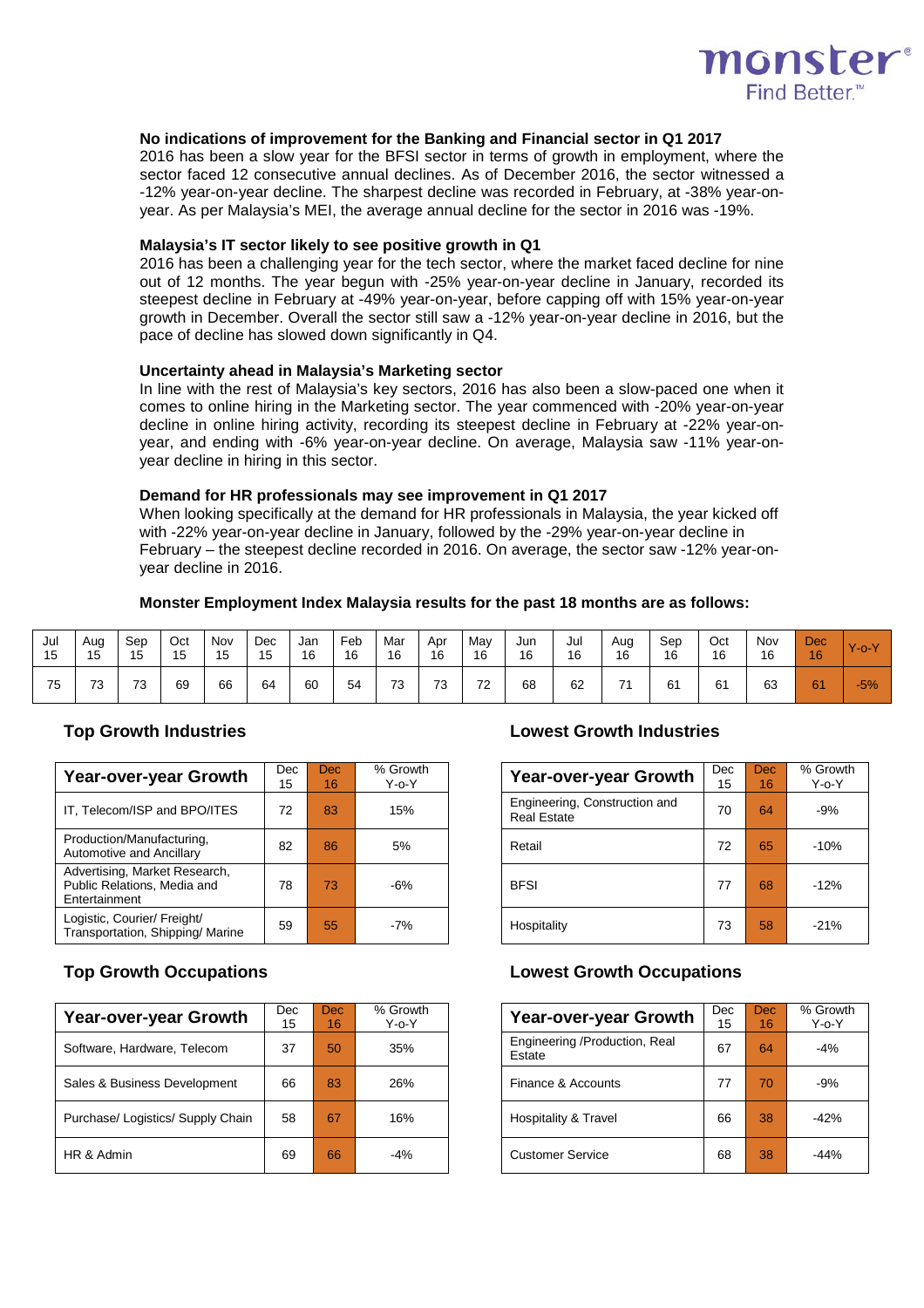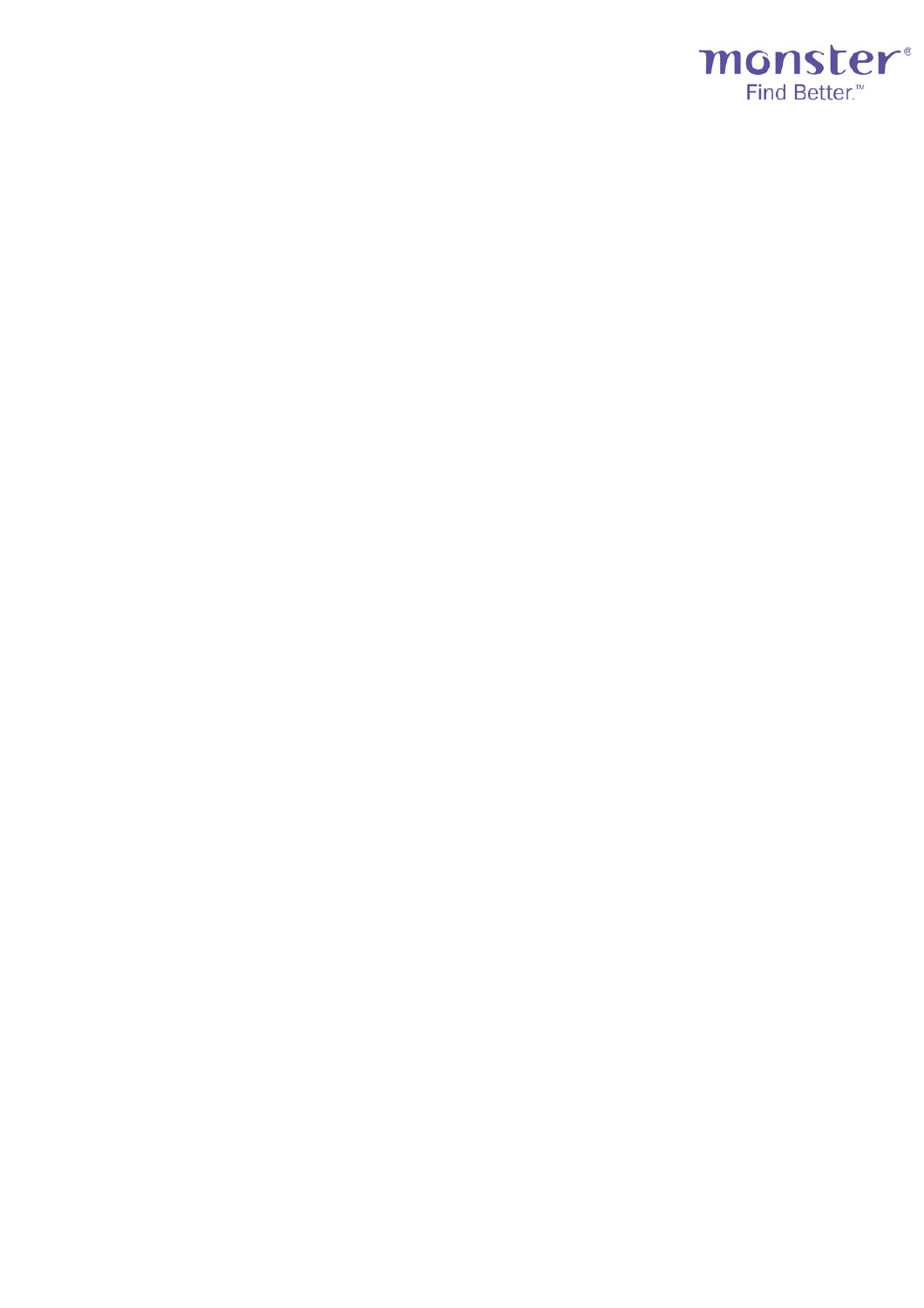# **MONSter**®

# **By Industry**

|                                                                                                    | 2015       |     | 2016 |     |     |     |     |     |     |     |     |            |            |  |
|----------------------------------------------------------------------------------------------------|------------|-----|------|-----|-----|-----|-----|-----|-----|-----|-----|------------|------------|--|
|                                                                                                    | <b>Dec</b> | Jan | Feb  | Mar | Apr | May | Jun | Jul | Aug | Sep | Oct | <b>Nov</b> | <b>Dec</b> |  |
| IT, Telecom/ISP and<br><b>BPO/ITES</b>                                                             | 72         | 59  | 49   | 76  | 78  | 80  | 76  | 72  | 90  | 71  | 70  | 80         | 83         |  |
| <b>Engineering, Construction</b><br>and Real Estate                                                | 70         | 67  | 61   | 79  | 79  | 78  | 73  | 66  | 76  | 67  | 66  | 66         | 64         |  |
| <b>BFSI</b>                                                                                        | 77         | 73  | 63   | 97  | 94  | 91  | 84  | 71  | 84  | 71  | 70  | 72         | 68         |  |
| Production/Manufacturing,<br><b>Automotive and Ancillary</b>                                       | 82         | 81  | 80   | 87  | 88  | 86  | 86  | 85  | 90  | 85  | 85  | 88         | 86         |  |
| <b>Oil and Gas</b>                                                                                 | 74         | 76  | 68   | 75  | 74  | 67  | 68  | 64  | 65  | 63  | 68  | 65         | 68         |  |
| <b>Hospitality</b>                                                                                 | 73         | 68  | 64   | 71  | 74  | 71  | 81  | 77  | 77  | 80  | 63  | 62         | 58         |  |
| <b>Retail</b>                                                                                      | 72         | 69  | 54   | 89  | 92  | 91  | 85  | 75  | 85  | 67  | 65  | 70         | 65         |  |
| Logistic, Courier/ Freight/<br><b>Transportation, Shipping/</b><br>Marine                          | 59         | 58  | 44   | 69  | 74  | 72  | 70  | 64  | 85  | 65  | 65  | 64         | 55         |  |
| <b>Advertising, Market</b><br><b>Research, Public Relations,</b><br><b>Media and Entertainment</b> | 78         | 73  | 61   | 78  | 80  | 77  | 77  | 72  | 80  | 71  | 71  | 73         | 73         |  |

# **By Occupations**

|                                                       | 2015 |     | 2016 |     |     |     |     |     |     |     |     |            |            |  |
|-------------------------------------------------------|------|-----|------|-----|-----|-----|-----|-----|-----|-----|-----|------------|------------|--|
|                                                       | Dec  | Jan | Feb  | Mar | Apr | May | Jun | Jul | Aug | Sep | Oct | <b>Nov</b> | <b>Dec</b> |  |
| Software, Hardware,<br><b>Telecom</b>                 | 37   | 28  | 27   | 52  | 55  | 52  | 44  | 36  | 48  | 37  | 43  | 51         | 50         |  |
| <b>Finance &amp; Accounts</b>                         | 77   | 75  | 68   | 90  | 87  | 86  | 81  | 73  | 81  | 73  | 72  | 74         | 70         |  |
| <b>Sales &amp; Business</b><br><b>Development</b>     | 66   | 63  | 55   | 76  | 79  | 77  | 80  | 75  | 87  | 76  | 78  | 84         | 83         |  |
| <b>Customer Service</b>                               | 68   | 65  | 51   | 77  | 77  | 76  | 65  | 58  | 56  | 44  | 38  | 39         | 38         |  |
| <b>Marketing &amp;</b><br><b>Communications</b>       | 91   | 88  | 79   | 91  | 92  | 91  | 89  | 87  | 93  | 86  | 85  | 88         | 87         |  |
| HR & Admin                                            | 69   | 65  | 62   | 75  | 72  | 71  | 70  | 67  | 73  | 67  | 68  | 68         | 66         |  |
| <b>Engineering /Production,</b><br><b>Real Estate</b> | 67   | 63  | 61   | 76  | 76  | 75  | 72  | 66  | 76  | 67  | 67  | 67         | 64         |  |
| <b>Hospitality &amp; Travel</b>                       | 66   | 50  | 56   | 67  | 69  | 67  | 80  | 68  | 76  | 68  | 49  | 46         | 38         |  |
| <b>Purchase/Logistics/Supply</b><br>Chain             | 58   | 57  | 49   | 67  | 71  | 70  | 70  | 64  | 78  | 66  | 68  | 69         | 67         |  |

**– ENDS –**